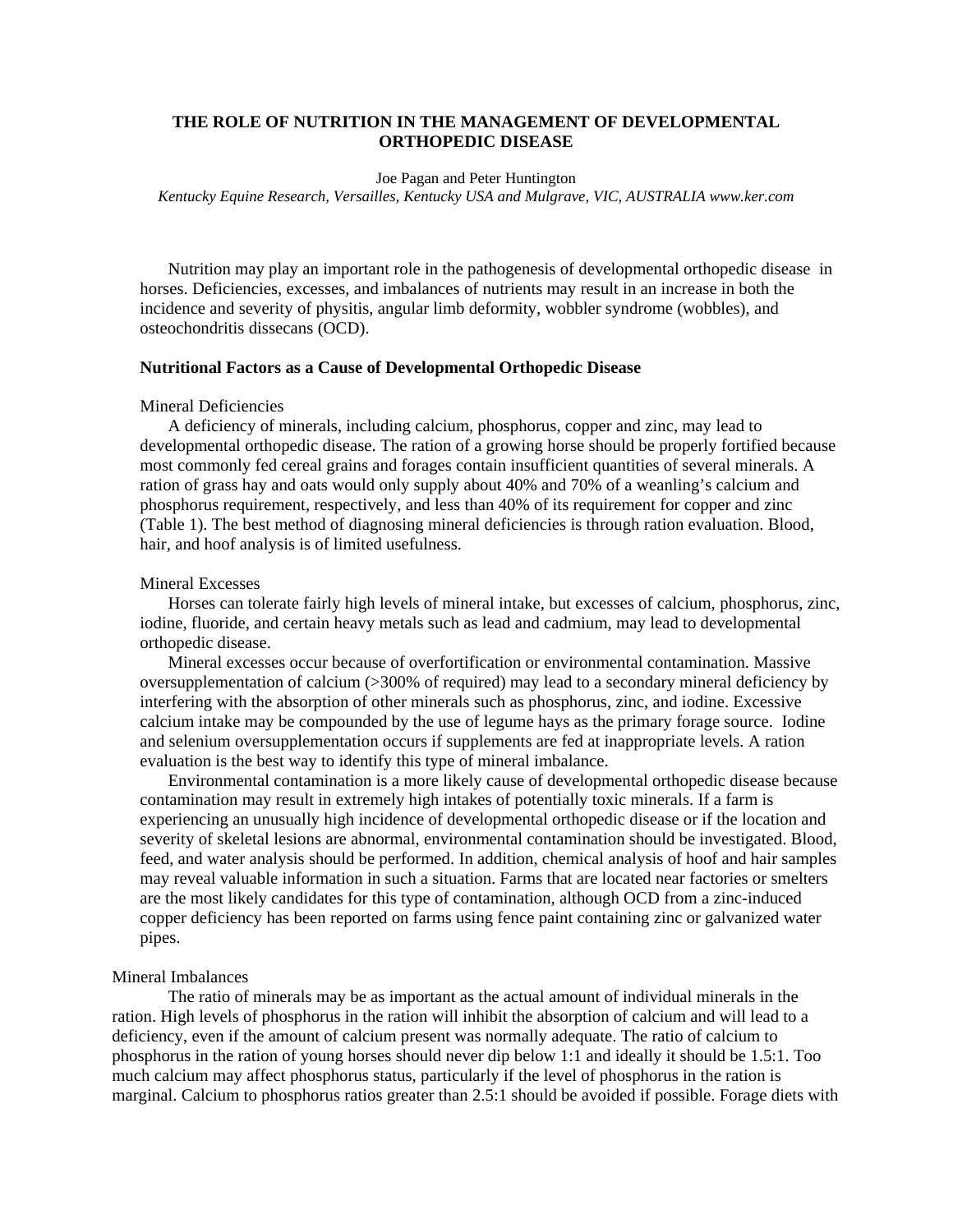high calcium levels should be supplemented with phosphorus. The ratio of zinc to copper should be 3:1 to 4:1.

#### Dietary Energy Excess

Excessive energy intake can lead to rapid growth and increased body fat, which may predispose young horses to developmental orthopedic disease. A recent Kentucky study showed that growth rate and body size may increase the incidence of certain types of developmental orthopedic disease in Thoroughbred foals (Pagan et al., 1996). Yearlings that showed osteochondrosis of the hock and stifle were large at birth, grew rapidly from 3 to 8 months of age, and were heavier than the average population as weanlings.

 The source of calories for young horses may also be important, as hyperglycemia or hyperinsulinemia have been implicated in the pathogenesis of osteochondrosis(Glade et al., 1984; Ralston, 1995). Foals that experience an exaggerated and sustained increase in circulating glucose or insulin in response to a carbohydrate (grain) meal may be predisposed to development of osteochondrosis. In vitro studies with fetal and foal chondrocytes suggest that the role of insulin in growth cartilage may be to promote chondrocyte survival or to suppress differentiation and that hyperinsulinemia may be a contributory factor to equine osteochondrosis (Henson et al., 1997).

Recent research from Kentucky Equine Research (Pagan et al., 2001) suggests that hyperinsulinemia may influence the incidence of OCD in Thoroughbred weanlings. In a large field trial, 218 Thoroughbred weanlings (average age  $300 \pm 40$  days, average body weight 300 kg  $\pm 43$  kg) were studied. A glycemic response test was conducted by feeding a meal that consisted of the weanling's normal concentrate at a level of intake equal to 1.4 g nonstructural carbohydrate (NSC) per kilogram body weight. A single blood sample was taken 120 minutes post feeding for the determination of glucose and insulin.

In this study, a high glucose and insulin response to a concentrate meal was associated with an increased incidence of OCD. Glycemic responses measured in the weanlings were highly correlated with each feed's glycemic index (GI), suggesting that the GI of a farm's feed may play a role in the pathogenesis of OCD. Glycemic index characterizes the rate of carbohydrate absorption after a meal and is defined as the area underthe glucose response curve after consumption of a measured amount of carbohydrate from a test feed divided by the area under the curve after consumption of a reference meal (Jenkins et al., 1981). In rats, prolonged feeding of high GI feed results in basal hyperinsulinemia and an elevated insulin response to an intravenous glucose tolerance test (Pawlak et al., 2001). Hyperinsulinemia may affect chondrocyte maturation, leading to altered matrix metabolism and faulty mineralization or altered cartilage growth by influencing other hormones such as thyroxine (Pagan et al., 1996; Jeffcott and Henson, 1998).

Based on the results of this study, it would be prudent to feed foals concentrates that produce low glycemic responses. More research is needed to determine if the incidence of OCD can be reduced through this type of dietary management.

## **Ration Evaluations**

In almost every circumstance of developmental orthopedic disease, the surest way of determining if nutrition is a contributing factor is to perform a ration evaluation, which compares the intake of several essential nutrients with the requirements of the horse. Gross deficiencies or excesses of key nutrients can then be identified and corrected.

#### Types of Evaluations

Ration evaluations can be approached in two ways. One way is to add up what is being fed and compare it to the horse's requirements. This is actually more difficult than it may first appear since most horsemen do not actually know exactly what their horses are eating. There are a number of checks that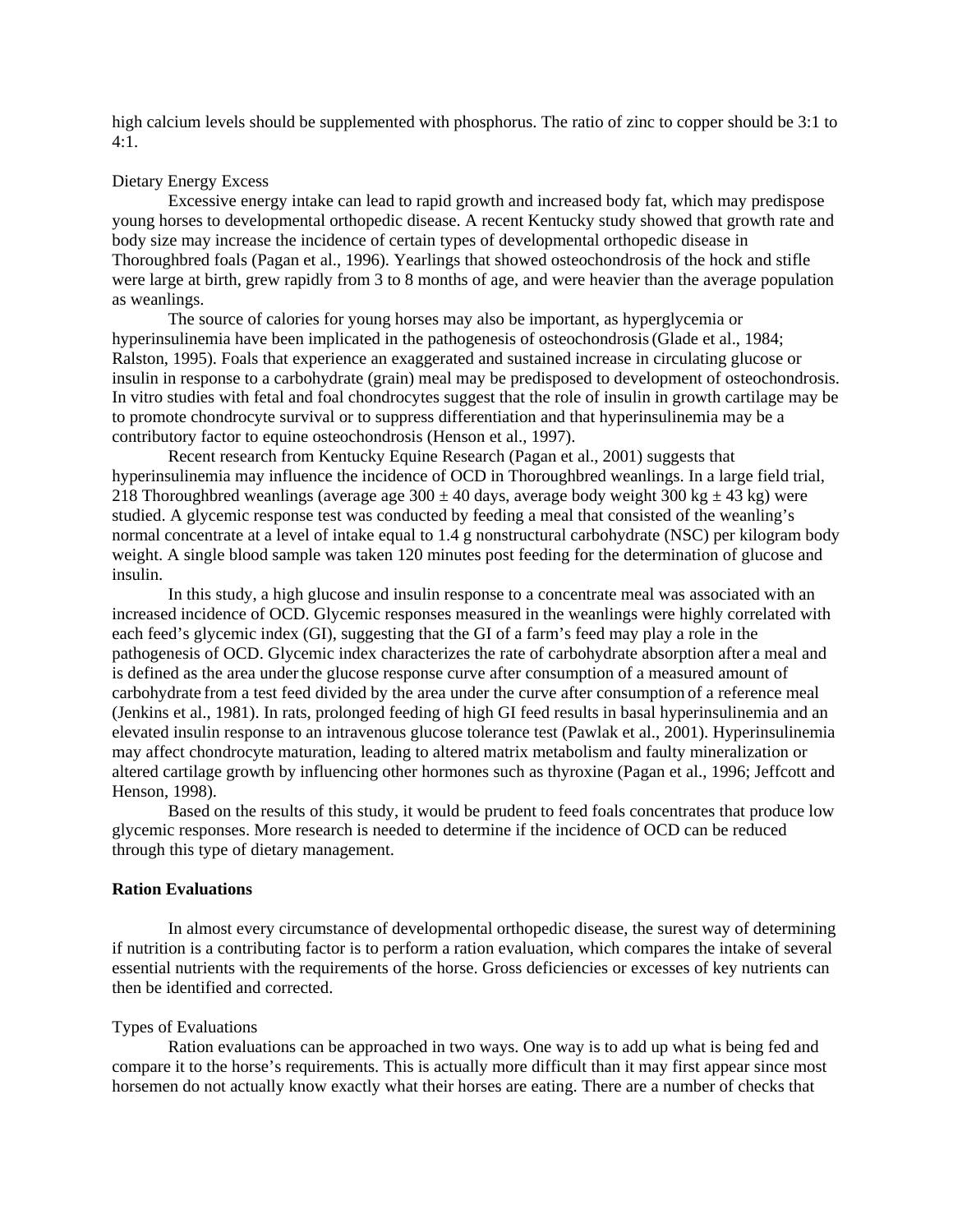can be used to more accurately estimate feed intakes, and these checks will be reviewed later. Alternatively, a new ration may be developed.

#### The Protocol

 Every nutrition evaluation should include a description of the horse, definition of nutrient requirements, determination of nutrients in feedstuffs, determination of intake of feedstuffs, calculation of nutrient intake, comparison of intake with requirements, and adjustments of the ration to correct deficiencies or excesses.

*Describe the horse.* Different classes of horses have different nutrient requirements, and each class may eat different amounts of forage and grain. Within each class of horse, it is important to know the horse's current body weight, its age and mature body weight if growing, and its rate of body weight gain or loss.

*Define nutrient requirements.* Ration evaluations are intended to compare a horse's daily nutrient intake to a set of requirements to determine how well the feeding program meets the horse's nutritional needs. This would seem to be a straightforward accounting exercise, but what nutrient requirements should be used? The National Research Council (NRC) publishes a set of requirements for horses, but NRC values represent *minimum* requirements for most nutrients. These are the levels of intake that are required to prevent frank deficiency symptoms. No allowances are included to account for factors that may increase the requirement of a nutrient. The bioavailability of nutrients may be different, and other substances within a ration may interfere with the digestibility or use of a nutrient.

Kentucky Equine Research has developed its own set of nutrient recommendations for young growing horses. These requirements are based on a combination of NRC numbers, research that has been conducted since publication of the most recent NRC recommendations, and experience in the field. Digestible energy and protein are two NRC requirements that fairly accurately describe the needs of horses maintained under practical management conditions. These two requirements were primarily developed from direct measurements of growth response and energy balance in a number of different experiments. Other requirements, such as those for calcium and phosphorus, were developed using more theoretical calculations involving estimates of endogenous losses and digestibility. Still others were based on values developed for other species or from single experiments that were far from conclusive. For most of the vitamins and minerals, KER requirements use values ranging from 1.25 to 3.0 times those recommended by NRC. All of these nutrient requirements are far from absolute, and they will continue to evolve as more data become available. For now, though, it is assumed that these requirements adequately reflect what is needed by the horse under a wide range of conditions.

*Determine nutrients in feedstuffs.* The accuracy of evaluating the diet depends on proper sampling feedstuffs. The feeds should be thoroughly mixed and a representative sample taken. Pelleted feeds are fairly uniform, but sampling is more critical for textured feeds and home mixes. If an odd nutrient value is encountered, look to sampling error as a likely cause.

A hay core can be used to obtain a representative hay sample for analysis. Pasture analysis is more difficult. Should the entire pasture be systematically sampled or only those areas heavily grazed? Horses tend to be spot grazers; therefore sampling the heavily grazed areas is probably best.

 When expressing feed intakes and nutrient composition, air dry values for hay and grain and 100% dry matter values for pasture are used. This is because hay and grain intakes are actually measured as fed and pasture intakes tend to be estimated. The moisture content of the pasture is not relevant to the evaluation and only complicates intake calculations.

A number of commercial laboratories analyze forages and feeds. For a typical ration evaluation for young growing horses, the following nutrients should be either analyzed or calculated for each forage and concentrate: digestible energy (megacalories [Mcal] or megajoule [MJ], typically estimated), crude protein (percent), lysine (percent, typically estimated), acid or neutral detergent fiber (percent), calcium (percent), phosphorus (percent), zinc (percent), copper (percent), and manganese (percent).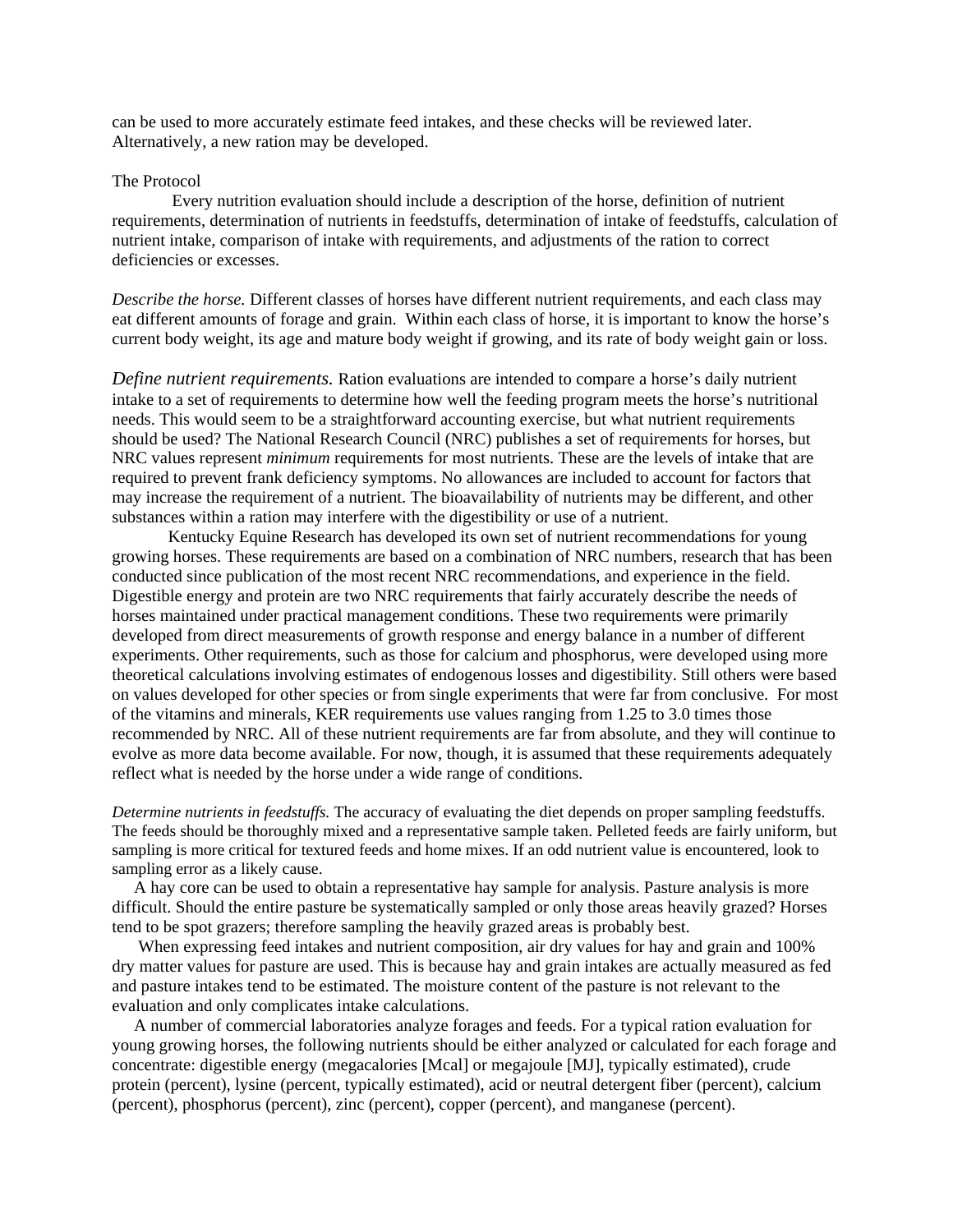These nutrients are usually included on a standard panel analysis at a reasonable cost. Other minerals, such as selenium and iodine, are usually analyzed separately, and analysis can be quite expensive. Selenium and iodine are not essential for most evaluations that focus on identifying nutritional causes of developmental orthopedic disease.

*Determine intake of feedstuffs.* A common flaw in many ration evaluations is measuring intake inaccurately. A scale should be used to measure the amount of grain and hay offered. A certain degree of hay wastage usually occurs, and this should be taken into account when calculating intake. Table 4 lists expected feed consumption by various classes of horses. The amount of forage and grain consumed by a young horse can vary tremendously depending on its geographic location and forage availability. Typically, horses that are raised in more tropical environments will depend more heavily on grain in their ration. Yearlings raised in temperate areas with abundant forage eat rations that contain 80% forage.

*Calculate nutrient intake*. Determining pasture intake is the most difficult part of conducting a ration evaluation. Two methods usually are employed to estimate pasture intake. The simplest method is to arbitrarily estimate intake at about 1% to1.5% of a young horse's body weight. The obtained value is only fairly accurate, but it is representative of most young horses on pasture the majority of the day. A second and more accurate method is to calculate pasture intake energetically by subtracting the digestible energy intake from all other feedstuffs from the horse's daily energy requirement. Dividing this number by the pasture's calculated energy density yields daily dry matter intake. For example, a yearling that weighs 330 kg with an average daily gain of 0.55 kg/day should require 20.4 Mcal of digestible energy per day. If that yearling is eating 3.65 kg of sweet feed (10.8 Mcal digestible energy) and 2 kg of mature alfalfa hay (3.6 Mcal digestible energy), then it must be consuming around 6 Mcal of digestible energy from pasture. Most grass pastures contain about 2.2 Mcal of digestible energy per kilogram, so this yearling must consume about 2.73 kg of pasture dry matter per day. These intakes can then be used to evaluate the adequacy of the ration for other nutrients in addition to energy. This method of calculating pasture energy intake works well provided the horse is actually consuming the intakes of other feedstuffs and the correct energy requirements were selected.

Using the method described above for estimating pasture intake often yields a negative number. If this occurs, then either the digestible energy intake of the other feeds was too high or the calculated energy consumption was too low. Sometimes horse owners report higher intakes of feeds than are actually eaten. This is particularly true for forages because hay is rarely weighed and large quantities are often wasted. Grain intake can also be overestimated. At other times the hay and grain intake may be correct, but the horse may be consuming more energy than calculated. Increased energy intake can occur if the horse is expending extra energy to work or to keep warm in cold weather, or a young horse may be growing faster than assumed. For example, a yearling needs about 5 kg of additional grain (16.1 Mcal of digestible energy) per kilogram of gain. If average daily gain is higher than assumed, then the horse may be eating significantly more digestible energy than calculated.

*Compare intake to requirements.* Rarely will the nutrients supplied by a ration exactly match the horse's requirements, and it is unnecessary to balance rations with this type of precision. Instead, the key to interpreting a ration evaluation is to identify deficiencies, excesses, or imbalances of nutrients that may affect growth and skeletal soundness. For most nutrients, a level of intake in excess of 90% of required is not considered deficient. What is interpreted as excessive varies tremendously among nutrients. For instance, potassium plays only a minor role in skeletal development; a young horse at pasture may consume greater than 300% of its potassium requirement. Most of this potassium comes from the pasture and is perfectly harmless. Even small excesses of other nutrients, such as energy, may play a significant role in the development of skeletal disease. Energy intakes that are 115% of required might trigger mild developmental orthopedic disease, and levels above 130% almost certainly will cause problems in rapidly growing horses.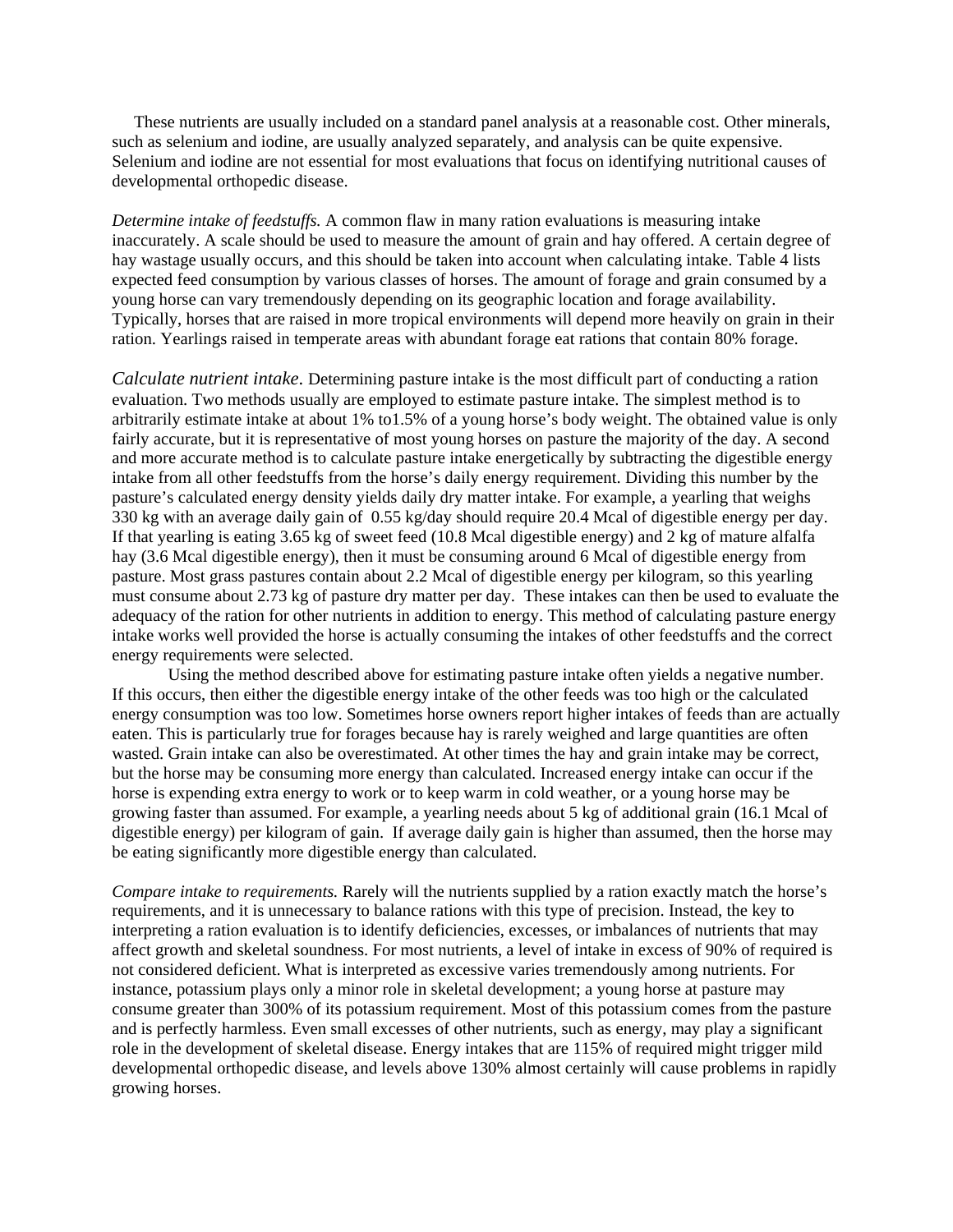## **Feeding Practices that Contribute to Developmental Orthopedic Disease**

Several feeding scenarios may contribute to developmental orthopedic disease. Once identified, most can be easily corrected through adjustments in feed type and intake. Several of the most common mistakes made in feeding young growing horses are explained.

## Overfeeding

One of the most common problems of feeding young horses is excessive intake that results in accelerated growth rate or fattening. Both conditions may contribute to developmental orthopedic disease. Unfortunately, there are no simple rules about how much grain is too much, because total intake of both forage and grain determines caloric consumption. Large intakes of grain are appropriate if the forage is sparse or poor quality, as often is the case in tropical environments. For example, grain intakes as high as 2% to 2.5% of body weight may be necessary to sustain reasonable growth in weanlings that have access to no forage other than tropic pasture. Conversely, grain intakes higher than 1% body weight may be considered excessive when weanlings are raised on lush temperate pasture or have access to high-quality alfalfa hay.

The surest way to document excessive intake is by weighing and using condition scoring in the growing horse. Growth rates and condition scores for Thoroughbred foals can be compared to the data presented in Table 3. Based on a system developed by Henneke et al. (1981), condition scoring measures fat deposition. Horses are scored from 1 to 9 with 1 denoting extreme thinness and 9 indicating obesity. In a Kentucky study, fillies tended to have higher condition scores than colts, and the difference was greatest at 4 months of age (fillies 6.48; colts 6.0). These condition scores are considered moderate to fleshy according to the Henneke scoring system. By 12 months of age, the condition scores of the colts and fillies had dropped to 5.3 and 5.4, respectively. Both sexes increased condition score slightly from 14 to 18 months.

If growth rate cannot be measured, excessive intake can often be assessed by ration evaluation. For example, a six-month-old Thoroughbred weanling (250 kg body weight, 500 kg mature body weight) was being fed 4 kg/day of a 16% protein sweet feed and 2 kg of alfalfa hay and had access to high-quality fall Kentucky pasture. To support a reasonable rate of growth  $(0.80 \text{ kg/d})$ , this weanling required about 17 Mcal of digestible energy per day. The hay and grain intake of this foal alone would supply about 17.5 Mcal of digestible energy, which is slightly above the weanling's requirement. If a reasonable level of pasture intake is included (1% of body weight or 2.5 kg dry matter), this weanling would be consuming 135% of its digestible energy requirement, a level likely to cause problems.

To reduce intake, the alfalfa hay should be eliminated, if the pasture is indeed adequate. If hay were needed when the weanling is stalled, grass hay would be more appropriate. Secondly, grain intake should be reduced to a level of about 3 kg/d. At this level of grain intake, the weanling would need to consume about 3.3 kg of pasture dry matter to support a growth rate of 0.80 kg/d, and the ration would be nicely balanced .

## Inappropriate Grain for Forage Being Fed

Occasionally, the concentrate offered to a growing horse is incorrectly fortified to complement the forage that is being fed. The problem occurs particularly when the forage is mostly alfalfa or clover. Most concentrates for young horses are formulated with levels of minerals and protein needed to balance grass forage.

For example, a 12-month-old yearling (315 kg body weight, 500 kg mature body weight, 0.50 kg/d ADG) is raised without access to pasture and the only forage available is alfalfa hay, which is fed at a level of intake equal to 1.5% of the yearling's body weight (4.72 kg/d). At this level of forage intake, the yearling would only require about 2.5 kg of grain per day. If a typical 14% protein sweet feed that was formulated to balance grass forage is used, the ration would be inappropriate for a number of reasons.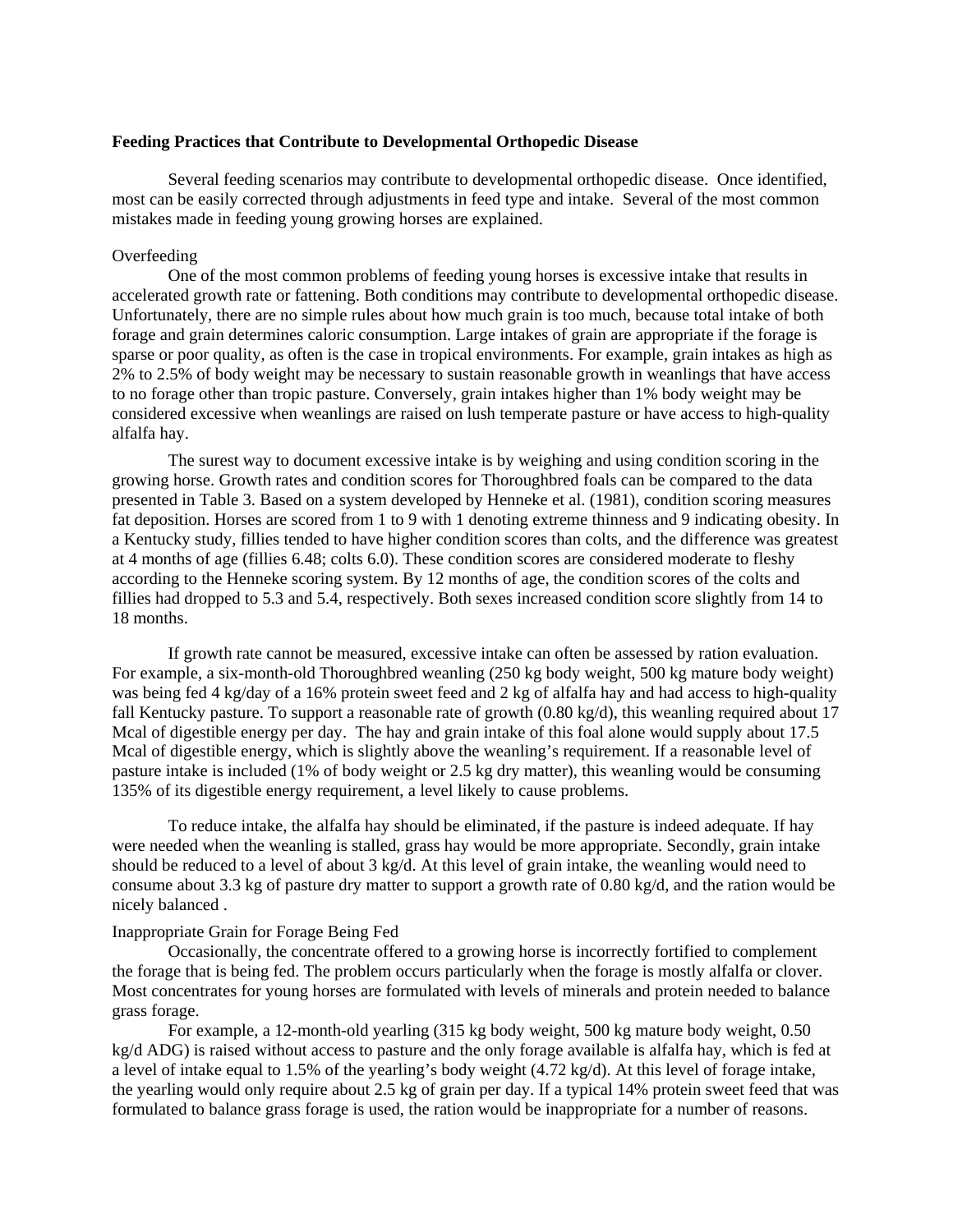Calcium would be 183% of the yearling's requirement, with a calcium to phosphorus ratio of 2.9:1. This would not be a problem except that phosphorus and zinc are marginal in the ration. Because calcium may interfere with the absorption of both of these minerals, the yearling may be at risk of developmental orthopedic disease from a zinc or phosphorus deficiency. The solution is to feed a concentrate that is more appropriately balanced for legume hay. For example, a 12% protein feed with 0.4% calcium, 0.9% phosphorus, and 180 ppm zinc would be more suitable.

#### Inadequate Fortification in Grain

The most common reasons for inadequate fortification are using unfortified or underfortified grain mixes, using correctly fortified feeds at levels of intake that are below the manufacturer's recommendation, or using fortified feeds diluted with straight cereal grains. These errors in feeding can be corrected by the incorporation of a highly fortified grain balancer supplement.

For example, a 6-month-old weanling (200 kg body weight, 400 kg mature body weight, 0.60 kg/d ADG) is fed 3 kg/d of a 10% protein sweet feed that is intended for adult horses. To compound matters, the weanling is also fed grass hay with an estimated intake of 2.3 kg/d. This ration is deficient in protein, calcium, phosphorus, zinc, and copper. This foal would be prone to a rough hair coat and physitis. There are two ways to correct this problem. A properly formulated 14% to 16% protein grain mix with adequate mineral fortification could be used, or 1 kg of a grain balancer pellet can be substituted for 1 kg of the 10% sweet feed. This type of supplement is typically fortified with 25% to 30% protein, 2.5% to 3.0% calcium, 1.75% to 2.0% phosphorus, 125 to175 ppm copper, and 375 to 475 ppm zinc. This is an extremely useful type of supplement to correct underfortified rations.

## **Feeding Systems to Prevent Developmental Orthopedic Disease**

#### Broodmares

The nutritional requirements of a broodmare can be divided into three stages. Stage one is early pregnancy, from conception through the first 7 months of gestation. Barren mares and pregnant mares without sucklings by their sides fit into this nutritional category. Stage two encompasses the last trimester of pregnancy, which is from around 7 months of pregnancy through foaling. Stage three is lactation, which generally lasts 5 to 6 months after foaling. The most common mistakes made in feeding broodmares are overfeeding during early pregnancy and underfeeding during lactation.

*Early pregnancy.* Proper feeding during pregnancy requires an understanding of how the fetus develops during gestation. Contrary to popular belief, the fetus does not grow at a constant rate throughout the entire 11 months of pregnancy. Figure 3 illustrates a typical growth curve for a fetus expressed as a percent of birth weight. As is plainly visible, the fetus is small during the first 5 months of pregnancy. Even at 7 months of pregnancy, the fetus equals only about 20% of its weight at birth. At this stage in pregnancy, the fetus equals less than 2% of the mare's weight, and its nutrient requirements are miniscule compared with the mare's own maintenance requirements. Therefore, the mare can be fed essentially the same as if she were not pregnant. Mare owners often increase feed intake after the mare is pronounced in foal, reasoning that she is now "eating for two." Increased feeding is unnecessary and may lead to obesity and foaling difficulties, especially if the mare has access to high-quality pasture during early pregnancy.

*Late pregnancy.* The fetus begins to develop rapidly after 7 months of pregnancy, and its nutrient requirements become significantly greater than the mare's maintenance requirements; therefore adjustments should be made in the mare's diet. Digestible energy requirements only increase about 15 percent over early pregnancy. Protein and mineral requirements increase to a greater extent. This is because the fetal tissue being synthesized during this time is quite high in protein, calcium, and phosphorus. During the last four months of pregnancy, the fetus and placenta retain about 77 grams of protein, 7.5 grams of calcium, and 4 grams of phosphorus per day. Trace mineral supplementation is also very important during this period because the fetus stores iron, zinc, copper, and manganese in its liver for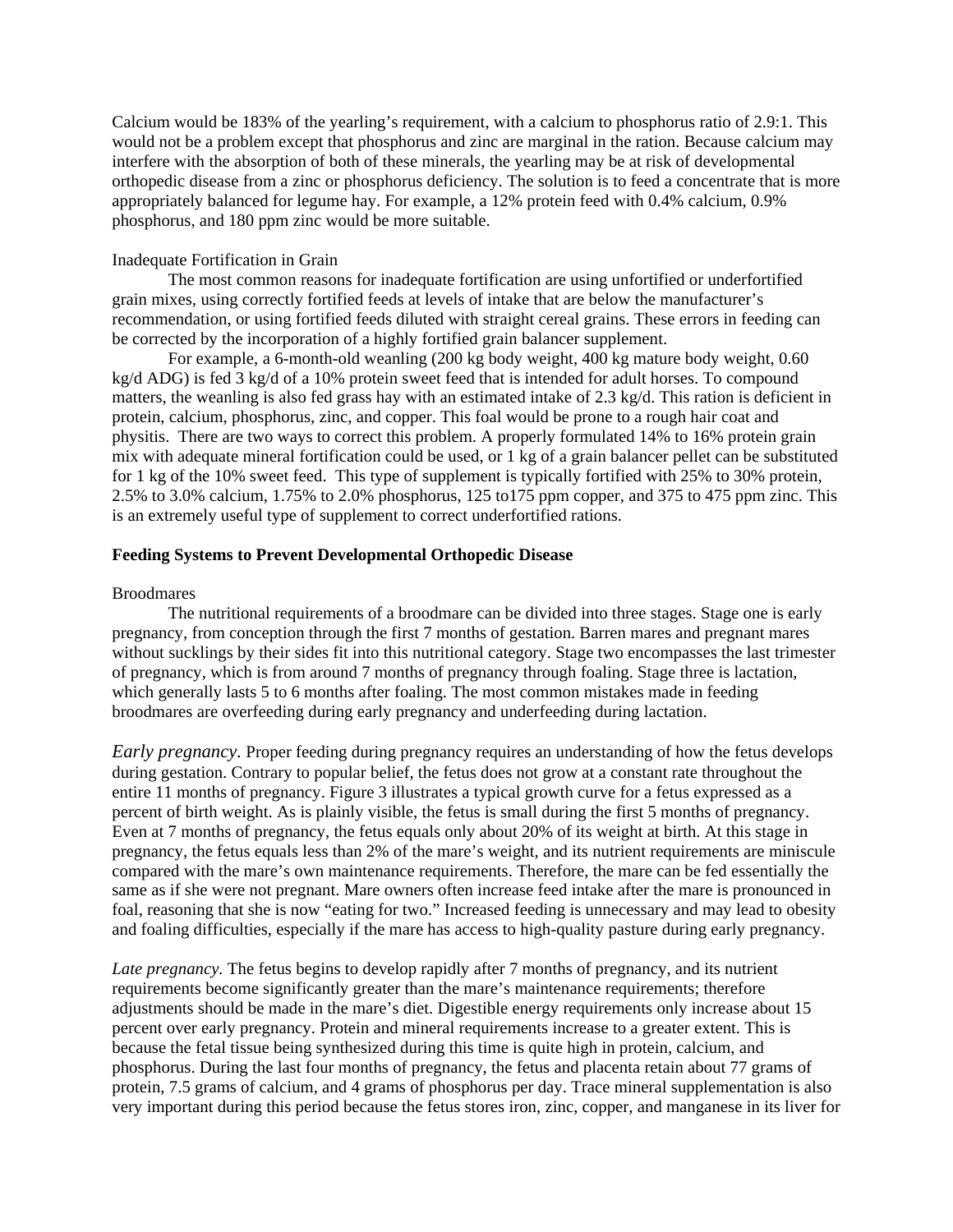use during the first few months after it is born. The fetus has developed this nutritional strategy of storing trace minerals during pregnancy because mare's milk is quite low in these elements.

New Zealand researchers studied the effect of copper supplementation on the incidence of developmental orthopedic disease in Thoroughbred foals. Pregnant Thoroughbred mares were divided into either copper-supplemented or control groups. Live foals born to each group of mares were also divided into copper-supplemented or control groups. Copper supplementation of mares was associated with a significant reduction in the physitis (inflammation of the bone growth plates) scores of the foals at 150 days of age. Foals from mares that received no supplementation had a mean physitis score of 6, whereas foals out of supplemented mares had a mean score of 3.7. A lower score means less physitis. Copper supplementation of foals had no effect on physitis scores. A significantly lower incidence of articular cartilage lesions occurred in foals from supplemented mares. However, copper supplementation of the foals had no significant effect on articular and physeal cartilage lesions. Mares in late pregnancy are often overfed energy in an attempt to supply adequate protein and minerals to the developing foal. If the pregnant mare becomes fat during late pregnancy, she should be switched to a feed that is more concentrated in protein and minerals so that less can be fed per day. This will restrict her energy intake while ensuring that she receives adequate quantities of other key nutrients.

*Lactation.* A mare's nutrient requirements increase significantly after foaling. During the first 3 months of lactation, mares produce milk at a rate equal to about 3% of their body weight per day. This milk is rich in energy, protein, calcium, phosphorus, and vitamins. Therefore, the mare should be fed enough grain to meet her greatly increased nutrient requirements. Mares in early lactation usually require from 4.5-6.5 kg of grain per day depending upon the type and quality of forage they are consuming. This grain mix should be fortified with additional protein, minerals, and vitamins to meet the lactating mare's needs. Trace mineral fortification is not extremely important for lactating mares because milk contains low levels of these nutrients and research has shown that adding more to the lactating mare's diet does not increase the trace mineral content of the milk. Calcium and phosphorus are the minerals that should be of primary concern during lactation. Grain intake should be increased gradually during the last few weeks of pregnancy so that the mare is consuming nearly the amount that she will require for milk production at the time that she foals. A rapid increase in grain should be avoided at foaling because this may lead to colic or founder. Milk production begins to decline after about months of lactation, and grain intake can be reduced to keep the mare in a desirable condition.

## Sucklings

If the broodmare has been fed properly during late pregnancy, it is unnecessary to supplement the suckling with minerals until it reaches 90 days of age. At 90 days, moderate amounts of a well-fortified foal feed can be introduced and gradually increased until the suckling is consuming around 0.5 kg feed per month of age. It is critical that the suckling be accustomed to eating grain before it is weaned. If it is not, there is a very good chance that there will be a dramatic decrease in growth rate at weaning. When the weanling finally starts eating grain, a compensatory growth spurt will occur that may result in developmental orthopedic disease.

#### Weanlings

The most critical stage of growth for preventing developmental orthopedic disease is from weaning to 12 months of age, when the skeleton is most vulnerable to disease and nutrient intake and balance is most important. Weanlings should be grown at a moderate rate with adequate mineral supplementation. In temperate regions, the contribution of pasture is often underestimated, leading to excessive growth rates and developmental orthopedic disease.

## Yearlings

Once a horse reaches 12 months of age, it is much less likely to develop several forms of developmental orthopedic disease than a younger horse. Many of the lesions that become clinically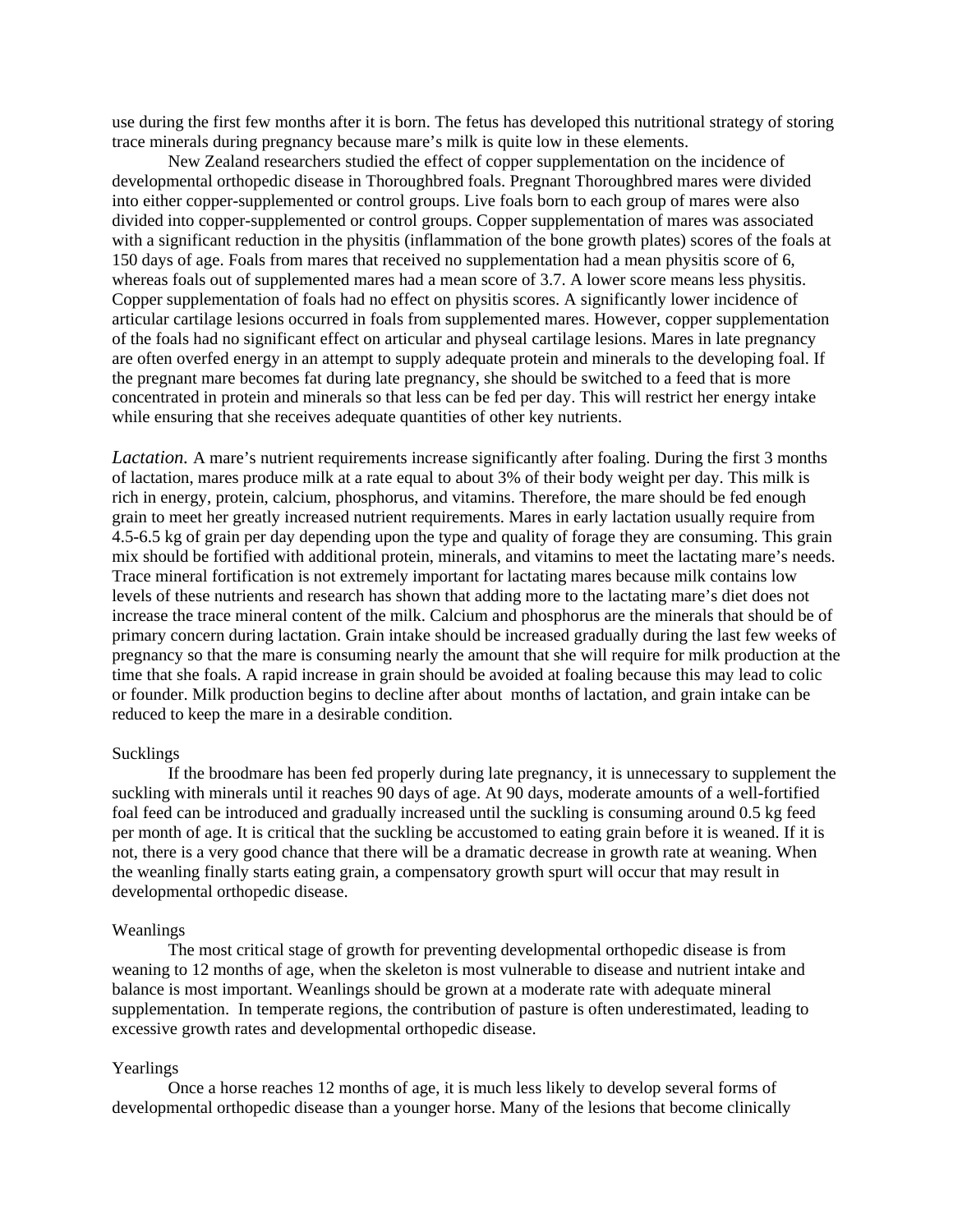relevant after this age are typically formed at a younger age. Still, proper nutrient balance remains important for the yearling. It is best to delay the increased energy intakes that are required for sales prepping as long as possible because the skeleton is less vulnerable to developmental orthopedic disease as the yearling ages. Normally, increasing energy intake 90 days before a sale is enough time to add the extra body condition that is often expected in a sales yearling.

Physitis in the carpus is often a major concern with sales yearlings. To reduce the incidence of physitis in these horses, the level of trace mineral supplementation should remain high and a significant portion of the energy normally supplied from grain should be replaced with fat and fermentable fiber. Sales preparation grain mixes can contain as much as 10% fat. Sources of fermentable fiber include beet pulp and soy hulls.

## **Nutritional Management of Developmental Orthopedic Disease**

The goal of a feeding program for young horses is to reduce or eliminate the incidence of developmental orthopedic disease. Unfortunately, developmental orthopedic disease will still occur in some foals. Nutritional intervention can help reduce the severity of many forms of developmental orthopedic disease, but not all of the damage resulting from developmental orthopedic disease is reversible. However, it is important to alter the feeding programs of foals with developmental orthopedic disease. The type of alteration will follow a similar pattern but will depend on the foal's age and the type of developmental orthopedic disease. In almost every instance, energy intake should be reduced while maintaining adequate levels of protein and minerals. The rationale for this type of modification is that skeletal growth should be slowed, but adequate substrate should be available to promote healthy bone development.

#### Physitis

Grain intake should be restricted to a level supplying around 75% of the foal's normal energy requirement. This restriction, however, should not compromise protein and mineral intake, so a different type of feed formulation may be required. For instance, a six-month-old weanling (250 kg body weight, 500 kg mature body weight, 0.8 kg average daily growth) on a decent fall pasture would normally consume around 3.5 kg of a 16% protein foal feed. If this foal developed physitis, it would be confined and fed grass hay (3 kg/d). Reducing the grain intake to a level that was 75% of the foal's normal digestible energy would result in shortages of protein, lysine, calcium, and phosphorus. These shortfalls could be overcome by replacing 1 kg of the 16% percent sweet feed with a grain balancer pellet. This ration would supply 90% of the foal's normal protein requirement alone with a good supply of minerals. As the physitis resolves, intake of the 16% grain mix can be slowly increased and the supplement pellet intake slowly decreased until the foal returns to its normal ration.

#### Wobbler Syndrome

A feeding program like the one described previously is also appropriate for the horse with wobbler syndrome except that the degree of exercise and energy restriction may be more severe. In this case, a feeding program that combined grass hay  $(2 \text{ kg/d})$  with a moderate amount of alfalfa hay  $(2 \text{ kg/d})$ and 1 kg/d of balancer pellet would result in a reduction in energy intake equal to 65% of normal intake while maintaining adequate levels of protein and mineral intake.

#### Osteochondritis Dissecans

Once a foal develops osteochondritis dissecans that is severe enough to produce clinical signs, the effect of diet is going to be minimal in solving the existing lesion. Again, reducing energy intake and body weight while maintaining adequate protein and mineral intake is advised. Conservative management of shoulder (humeral head) and stifle (lateral trochlear ridge) OCD lesions has been successful. Complete stall rest is recommended along with intra-articular hyaluronan and intramuscular Adequan. There have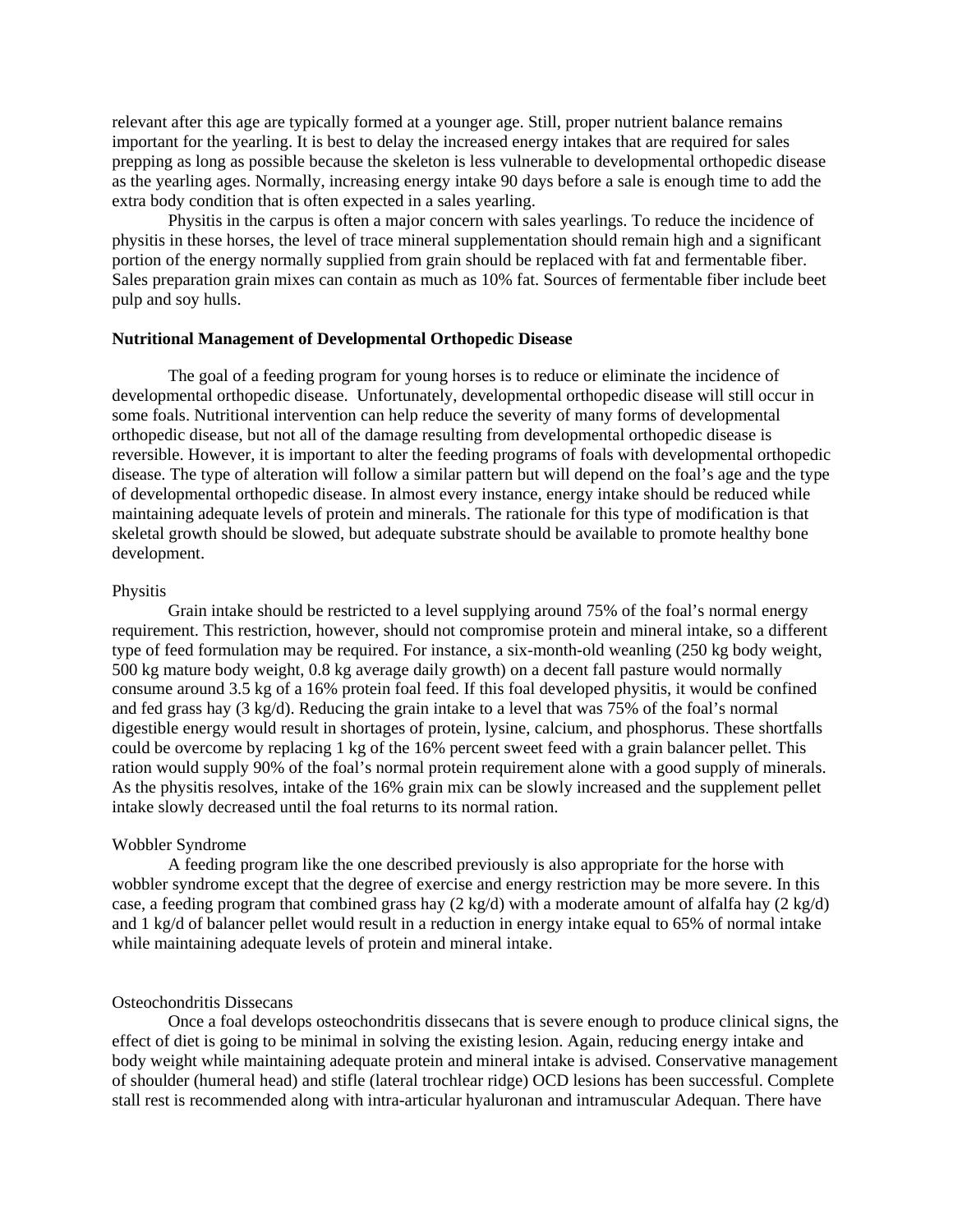been anecdotal reports of improvement in lesions identified radiographically through the use of oral joint supplements containing glucosamine and chondroitin sulfate, but these findings have not been validated in a controlled study.

## **Summary**

Nutrition may play a role in the pathogenesis of developmental orthopedic disease. Mineral deficiencies, excesses, or imbalances may be involved along with excesses in energy or carbohydrate intake. A computerized ration evaluation is the best method to identify potential problems. The feeding errors that most often cause developmental orthopedic disease are excessive grain intake, an inappropriate grain mix for the forage being fed, and inadequate fortification in the grain. Each of these can easily be corrected by selecting an appropriate grain mix and feeding it at the correct level of intake. Foals that already have developmental orthopedic disease should have their energy intakes reduced while maintaining adequate levels of protein and mineral intake.

## **References**

Cunha, T.J. 1997. Horse Feeding and Nutrition (2nd Ed.). Academic Press, Orlando, Florida.

Glade, M.J., S. Gupta, and T.J. Reimers. 1984. Hormonal responses to high and low planes of nutrition in weanling thoroughbreds*.* J. Anim. Sci. 59(3):658-665.

Henneke, D.R., G.D. Potter, and J.L. Kreider. 1981. A condition score relationship to body fat content of mares during gestation and lactation. In: Proc. 7th Equine Nutr. Physiol. Soc. Conf., Warrenton, Virginia p 105-110.

Henson, F.M., C. Davenport, L. Butler, I. Moran, W.D. Shingleton, L.B. Jeffcott, and P.N. Schofield. 1997. Effects of insulin and insulin-like growth factors I and II on the growth of equine fetal and neonatal chondrocytes. Equine Vet. J. 29(6):441-447.

Jeffcott, L.B., and F.M. Henson. 1998. Studies on growth cartilage in the horse and their application to aetiopathogenesis of dyschondroplasia (osteochondrosis) Vet. J. 156(3):177-92.

Jenkins, D.J., T.M. Wolever, R.H. Taylor, H. Barker, H. Fielden, J.M. Baldwin, A.C. Bowling, H.C. Newman, A.L. Jenkins, and D.V. Goff. 1981. Glycemic index of foods: A physiological basis for carbohydrate exchange. Amer. J. Clin. Nutr. 34:362-366.

NRC. 1989. Nutrient Requirements of Horses (5th Ed.). National Academy Press, Washington, DC.

Pagan, J.D., R.J. Geor, S.E. Caddel, P.B. Pryor, and K.E. Hoekstra. 2001. The relationship between glycemic response and the incidence of OCD in thoroughbred weanlings: A field study. In: Proc. 17th Amer. Assoc. Equine Pract. Conv.

Pagan, J.D., S.G. Jackson, and S. Caddel. 1996. A summary of growth rates of thoroughbreds in Kentucky. Pferdeheilkunde 12:285-289.

Pawlak, D.B., J.M. Bryson, G.S. Denyer, and J.C. Brand-Miller. 2001. High glycemic index starch promotes hypersecretion of insulin and higher body fat in rats without affecting insulin sensitivity. J. Nutr.131:99-104.

Ralston, S.L. 1995. Postprandial hyperglycemica/hyperinsulinemia in young horses with osteochondritis dissecans lesions. J. Anim. Sci. 73:184 (Abstr.).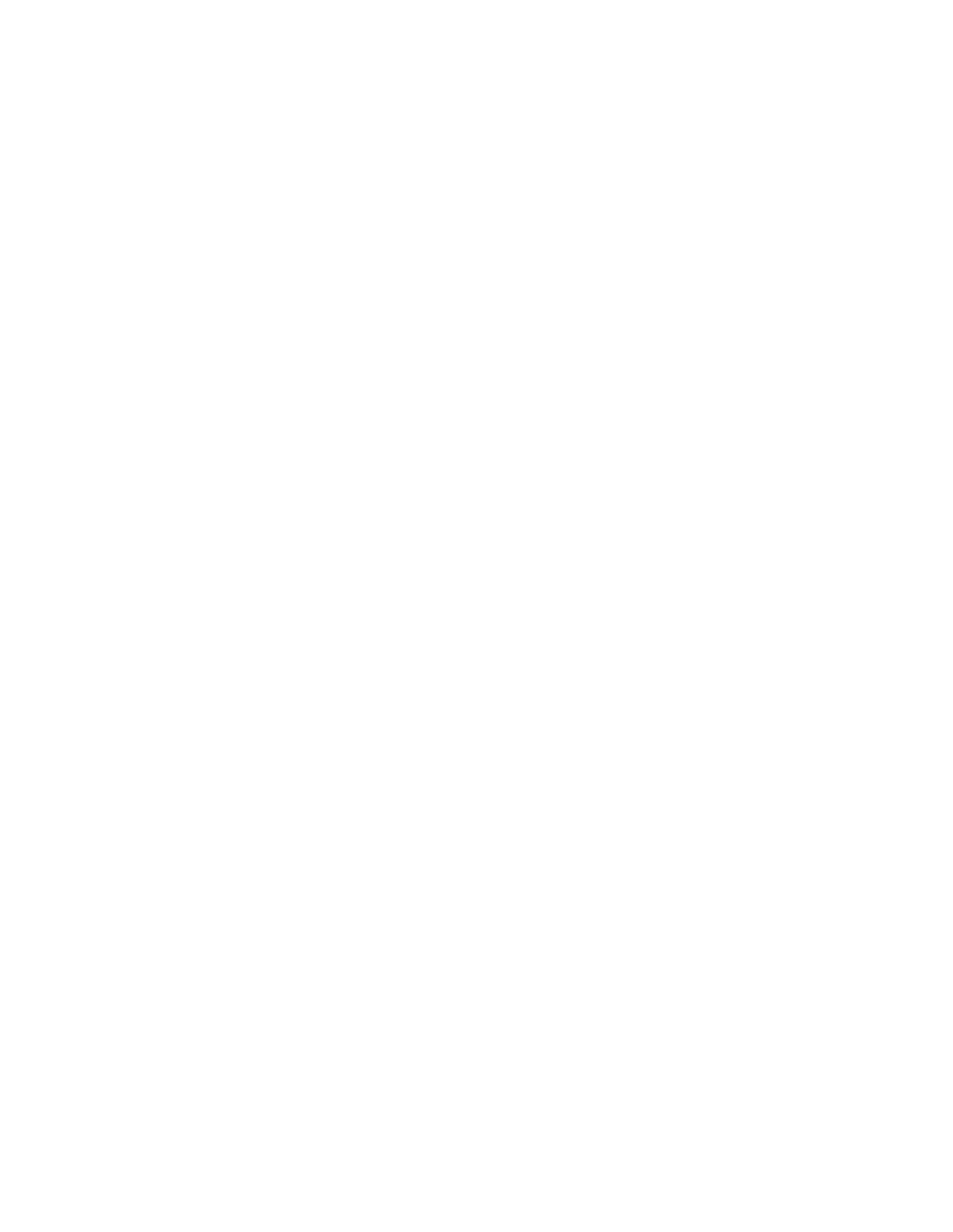|                     | Nutrient concentration<br>required in total diet (90%<br>dry basis) |                 | Grass<br>hay | Alfalfa<br>hay | <b>Oats</b> | Corn | Barley |
|---------------------|---------------------------------------------------------------------|-----------------|--------------|----------------|-------------|------|--------|
|                     | Moderate<br>Growth                                                  | Rapid<br>Growth |              |                |             |      |        |
| Calcium $(\%)$      | .62                                                                 | .70             | .35          | 1.25           | .08         | .05  | .05    |
| Phosphorus $(\%)$   | .40                                                                 | .45             | .20          | .22            | .34         | .27  | .34    |
| $\text{Zinc (ppm)}$ | 65                                                                  | 65              |              | 16             |             |      | ◠      |
| Copper (ppm)        | 22                                                                  | 22              | 17           | 28             | 35          | 19   |        |

# Table 1. Mineral requirements for weanlings.

# Table 2. Toxic mineral levels.\*

|           | Level of mineral needed by | Level at which mineral is |  |  |
|-----------|----------------------------|---------------------------|--|--|
| Mineral   | young horse (ppm)          | toxic (ppm)               |  |  |
| Zinc      | 60-70                      | 9000                      |  |  |
| Iodine    | $0.2 - 0.3$                | 5.0                       |  |  |
| Fluoride  |                            | 50                        |  |  |
| Lead      |                            | 80                        |  |  |
| Selenium  | $0.2 - 0.3$                | 5.0                       |  |  |
| Manganese | 60-70                      | 4000                      |  |  |
| Copper    | $20 - 30$                  | 300-500                   |  |  |
| Cobalt    | 0.1                        | 400                       |  |  |
| Iron      | 125                        | 5000                      |  |  |

\*Adapted from Cunha, 1997 and NRC, 1989.

Table 3. Growth rates of fillies and colts in central Kentucky.

| Average |         |                |       |                           |              |              |         |                |
|---------|---------|----------------|-------|---------------------------|--------------|--------------|---------|----------------|
| days    | Colts   | <b>Fillies</b> | Colts | Fillies                   | Colts        | Fillies      | Colts   | <b>Fillies</b> |
| of age  | BW (kg) | BW(kg)         |       | $ADG$ (kg/d) $ADG$ (kg/d) | $HT^{*}(cm)$ | $HT^{*}(cm)$ | $BCS**$ | $BCS**$        |
| 14      | 77.7    | 76.1           |       |                           | 107.3        | 106.3        | 5.7     | 6.0            |
| 43      | 116.3   | 115.1          | 1.38  | 1.34                      | 115.7        | 115.5        | 6.2     | 6.4            |
| 72      | 149.5   | 148.5          | 1.20  | 1.19                      | 122.6        | 121.8        | 6.2     | 6.3            |
| 99      | 182.1   | 178.6          | 1.14  | 1.11                      | 127.3        | 127.1        | 6.0     | 6.5            |
| 127     | 208.8   | 207.9          | 1.01  | 1.01                      | 129.8        | 130.3        | 5.8     | 5.9            |
| 155     | 233.6   | 230.2          | 0.89  | 0.84                      | 133.5        | 132.5        | 5.5     | 5.7            |
| 183     | 255.9   | 250.7          | 0.80  | 0.75                      | 135.8        | 134.7        | 5.4     | 5.6            |
| 212     | 277.1   | 271.0          | 0.75  | 0.71                      | 138.2        | 137.4        | 5.5     | 5.5            |
| 240     | 295.1   | 287.3          | 0.68  | 0.60                      | 140.0        | 139.4        | 5.4     | 5.5            |
| 267     | 309.1   | 300.6          | 0.55  | 0.48                      | 141.8        | 140.7        | 5.4     | 5.4            |
| 296     | 322.0   | 311.0          | 0.43  | 0.40                      | 144.2        | 142.5        | 5.3     | 5.4            |
| 323     | 335.1   | 322.5          | 0.40  | 0.35                      | 145.4        | 144.0        | 5.4     | 5.4            |
| 350     | 349.2   | 335.2          | 0.43  | 0.39                      | 147.0        | 145.5        | 5.3     | 5.4            |
| 378     | 362.5   | 350.1          | 0.45  | 0.51                      | 148.3        | 146.7        | 5.4     | 5.5            |
| 406     | 378.9   | 367.9          | 0.52  | 0.60                      | 150.2        | 148.2        | 5.5     | 5.7            |
| 435     | 396.2   | 388.9          | 0.62  | 0.65                      | 150.8        | 149.6        | 5.5     | 5.8            |
| 462     | 414.2   | 407.9          | 0.59  | 0.60                      | 152.5        | 151.5        | 5.6     | 5.8            |
| 490     | 427.8   | 418.0          | 0.55  | 0.54                      | 153.4        | 151.8        | 5.7     | 5.8            |

\*Height

\*\*Body condition score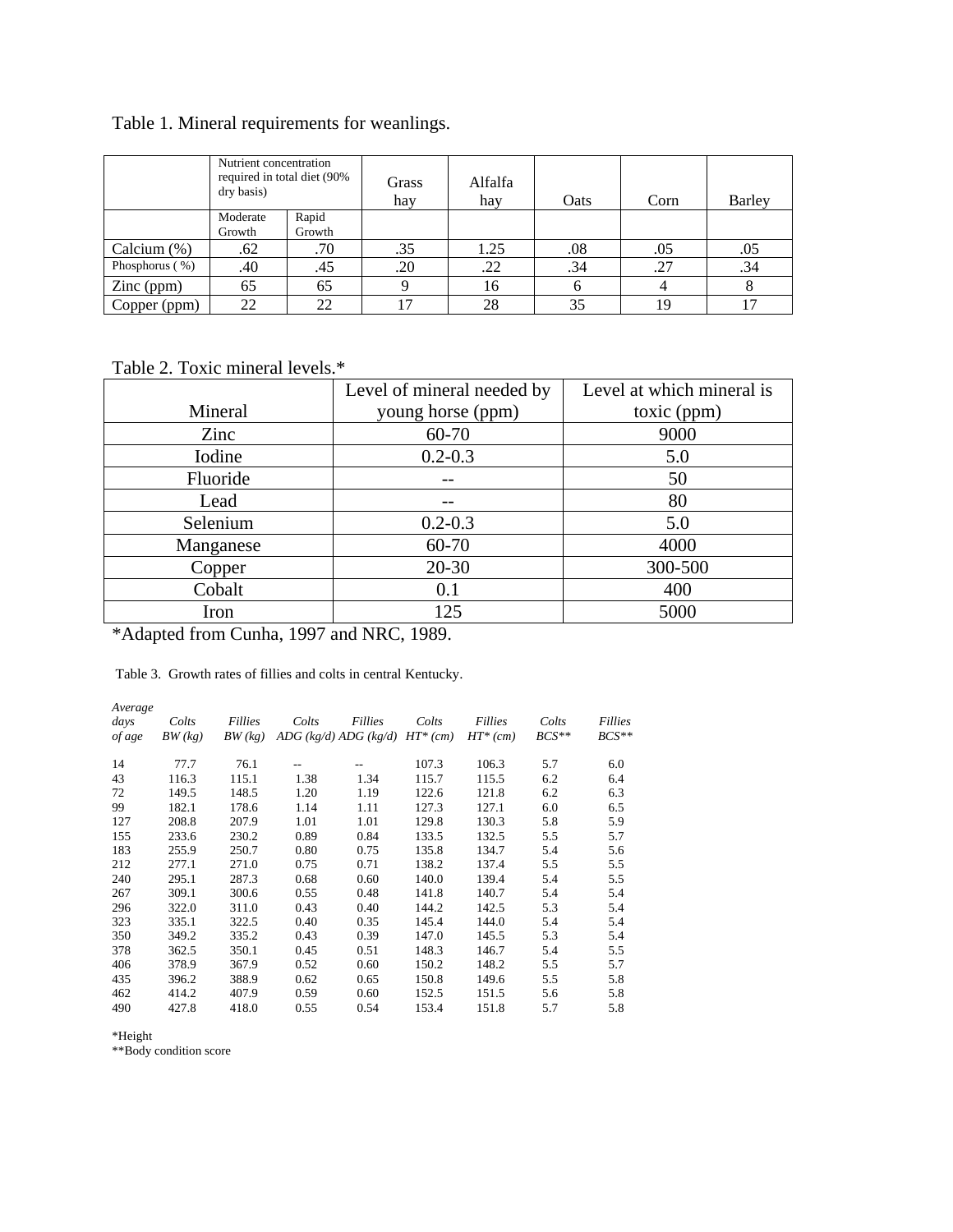Table 4. Expected feed consumption by horses.

|                        |             | % of body weight | % of diet |             |  |
|------------------------|-------------|------------------|-----------|-------------|--|
| Horse                  | forage      | concentrate      | forage    | concentrate |  |
| Maintenance            | $1.0 - 2.0$ | $0-1.0$          | 50-100    | $0-50$      |  |
| Pregnant mare          | $1.0 - 2.0$ | $0.3 - 1.0$      | 50-85     | $15 - 50$   |  |
| Lactating mare (early) | $1.0 - 2.5$ | $0.5 - 2.0$      | 33-85     | $15-66$     |  |
| Lactating mare (late)  | $1.0 - 2.0$ | $0.5 - 1.5$      | $40 - 80$ | $20-60$     |  |
| Weanling               | $0.5 - 1.8$ | $1.0 - 2.5$      | $30 - 65$ | $35 - 70$   |  |
| Yearling               | $1.0 - 2.5$ | $0.5 - 2.0$      | $33 - 80$ | 20-66       |  |
| Performance horse      | $1.0 - 2.0$ | $0.5 - 2.0$      | $33 - 80$ | 20-66       |  |

Figure 1. Average daily gain by horses born in different months.